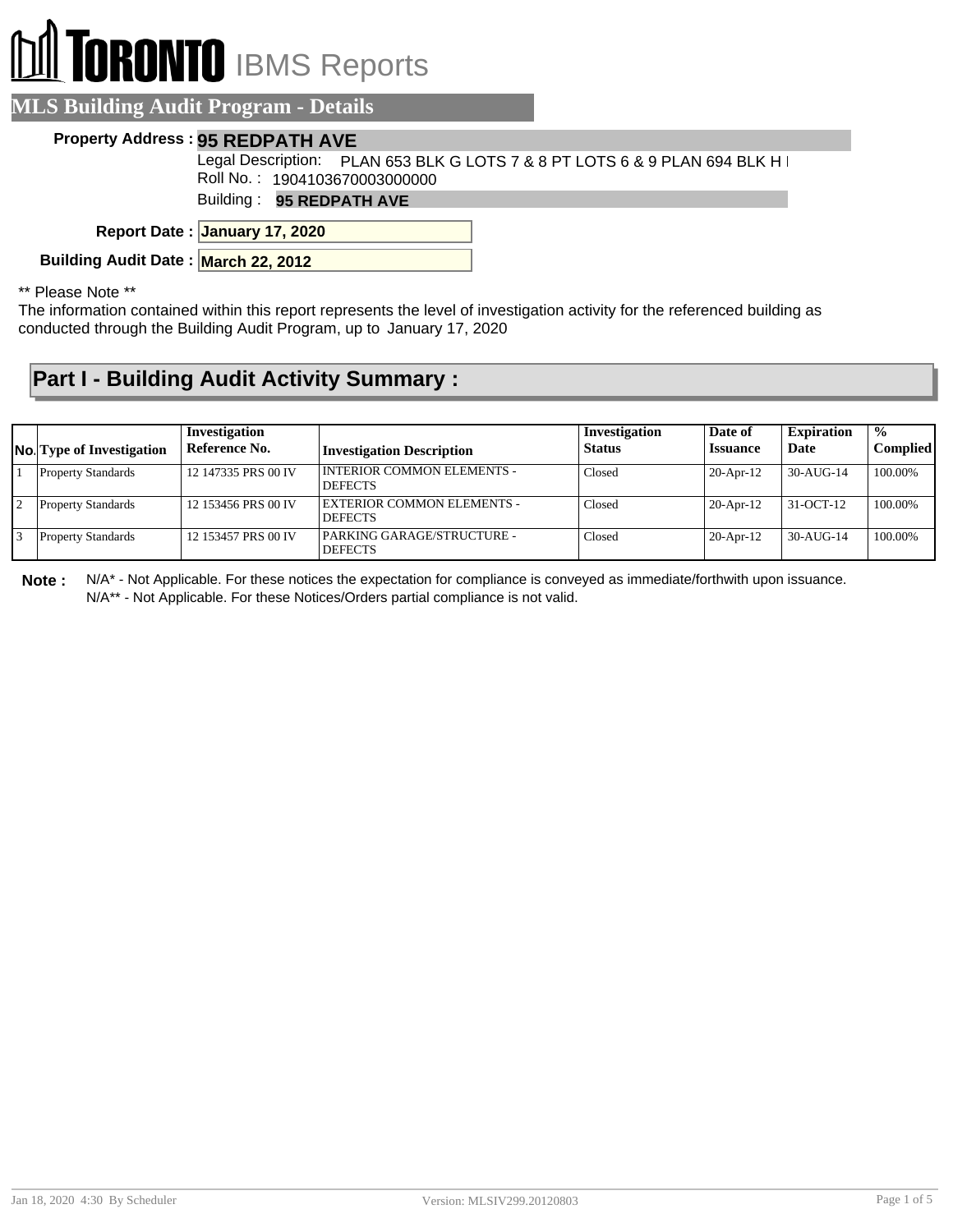## **Part II - Building Audit Details for Property Standards Orders :**

| 12 153457 PRS 00 IV PARKING GARAGE/STRUCTURE -<br><b>Property Standards</b><br>Closed<br>130-AUG-14<br>20-Apr-12 | Type of<br>No. Investigation | <b>Investigation</b><br>Reference No. | <b>Investigation Description</b> | Investigation Date of<br>Status | <b>Issuance</b> | <b>Expiration</b><br>Date | <b>Next Scheduled</b><br><b>Inspection Date</b> |
|------------------------------------------------------------------------------------------------------------------|------------------------------|---------------------------------------|----------------------------------|---------------------------------|-----------------|---------------------------|-------------------------------------------------|
|                                                                                                                  |                              |                                       | <b>DEFECTS</b>                   |                                 |                 |                           | 30-Aug-14                                       |

**0**

**9**

**No. of defects contained within the Order :**

**No. of defects that remain outstanding :**

| <b>Deficiency Details</b> |                                                                                                                                                                    |          |                  |  |  |  |
|---------------------------|--------------------------------------------------------------------------------------------------------------------------------------------------------------------|----------|------------------|--|--|--|
| No.                       | <b>Violation/Defect</b>                                                                                                                                            | Location | <b>Status</b>    |  |  |  |
|                           | The ceilings in the parking or storage garage are not maintained free of holes, breaks or cracks.                                                                  | Garage   | Closed           |  |  |  |
|                           | The parking or storage garage is used to keep junk or rubbish.                                                                                                     | Garage   | Closed           |  |  |  |
| 3                         | The electrical connections are not maintained in good working order.                                                                                               | Garage   | Substantially Co |  |  |  |
|                           | The electrical connections are not maintained in good working order.                                                                                               | Garage   | Substantially Co |  |  |  |
| 5.                        | The ventilation system or unit is not kept in good repair and maintained in good working condition<br>at all times, namely remove covering over ventilation grill. | Garage   | Closed           |  |  |  |
| 6                         | The parking or storage garage is not equipped with a mechanical ventilation system capable of<br>providing a supply of fresh air at all times.                     | Garage   | Closed           |  |  |  |
|                           | The walls and ceilings in the parking or storage garage are not maintained free of holes, breaks or<br>cracks.                                                     | Garage   | Closed           |  |  |  |
| 8                         | The walls and ceilings n the parking or storage garage are not impervious to water.                                                                                | Garage   | Closed           |  |  |  |
| 9                         | The floors in the parking or storage garage are not impervious to water.                                                                                           | Garage   | Closed           |  |  |  |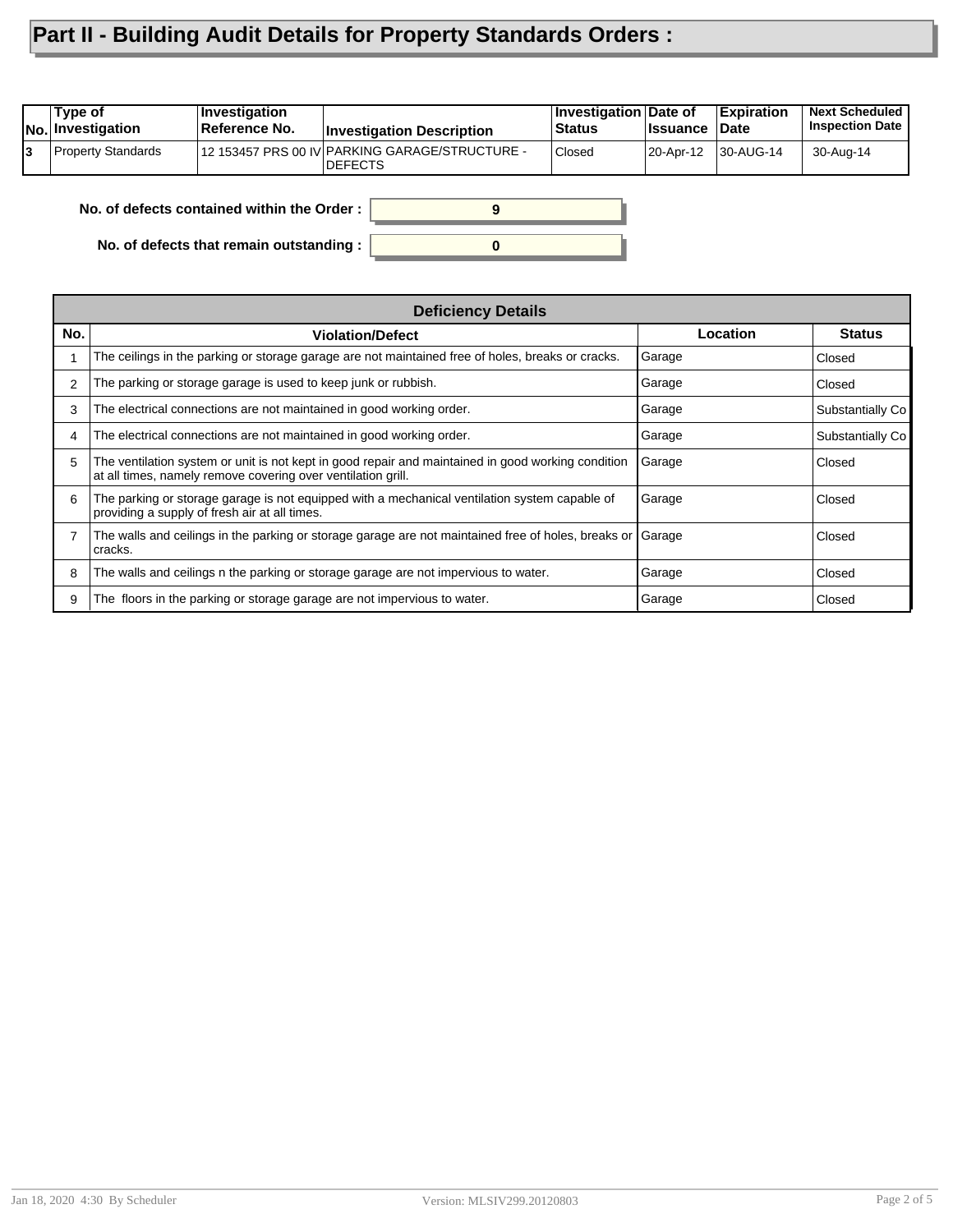|  | Tvpe of<br><b>No.</b> Investigation | $\vert$ Investigation<br>∣Reference No. | <b>Investigation Description</b>                                 | <b>∣Investigation Date of</b><br><b>Status</b> | <b>Issuance Date</b> | <b>Expiration</b> | <b>Next Scheduled</b><br><b>Inspection Date</b> |
|--|-------------------------------------|-----------------------------------------|------------------------------------------------------------------|------------------------------------------------|----------------------|-------------------|-------------------------------------------------|
|  | <b>Property Standards</b>           |                                         | 12 147335 PRS 00 IV INTERIOR COMMON ELEMENTS -<br><b>DEFECTS</b> | Closed                                         | 20-Apr-12            | 130-AUG-14        | 30-Aug-14                                       |

| No. of defects contained within the Order: | 19 |
|--------------------------------------------|----|
| No. of defects that remain outstanding :   |    |

| <b>Deficiency Details</b> |                                                                                                                                                                    |                            |                  |  |  |  |
|---------------------------|--------------------------------------------------------------------------------------------------------------------------------------------------------------------|----------------------------|------------------|--|--|--|
| No.                       | <b>Violation/Defect</b>                                                                                                                                            | Location                   | <b>Status</b>    |  |  |  |
|                           | Elevator part(s) and appendages are not maintained in good repair and operational. Namely :<br>elevator button.                                                    | 12th Floor                 | Closed           |  |  |  |
| 2                         | Floor and/or floor covering not kept free from holes, stains, rubbish and debris.                                                                                  | <b>Electrical Room</b>     | Substantially Co |  |  |  |
| 3                         | Elevator machine room is not equipped to provide illumination to an average level of not less than<br>100 lux at floor level.                                      | Elevator                   | Substantially Co |  |  |  |
| 4                         | The supplied facility in or on the property is not constructed, installed and/or maintained so that it<br>will function safely and effectively.                    | Laundry Room               | Substantially Co |  |  |  |
| 5                         | The floor drain is not maintained in good repair, namely missing floor drain cover.                                                                                | Locker Room                | Substantially Co |  |  |  |
| 6                         | Lighting in a storage room is provided at less than 50 lux.                                                                                                        | Locker Room                | Substantially Co |  |  |  |
| $\overline{7}$            | Lighting in a service room is provided at less than 200 lux.                                                                                                       | <b>Mechanical Room</b>     | Substantially Co |  |  |  |
| 8                         | Walls and ceiling not maintained free of holes, cracks, damaged and deteriorated materials.                                                                        | <b>Throughout Building</b> | Substantially Co |  |  |  |
| 9                         | The electrical connections are not maintained in good working order, namely loose wires.                                                                           | <b>Throughout Building</b> | Closed           |  |  |  |
| 10 <sup>°</sup>           | The electrical receptacle are not maintained in good working order, namely missing covers, loose<br>receptacles, etc.                                              | <b>Throughout Building</b> | Closed           |  |  |  |
| 11                        | The ventilation system or unit is not regularly cleaned.                                                                                                           | <b>Throughout Building</b> | Closed           |  |  |  |
| 12                        | Required guard does not prevent the passage of a spherical object having a diameter more than<br>100 millimetres                                                   | <b>Throughout Building</b> | Substantially Co |  |  |  |
| 13                        | The stair and every appurtenance is not maintained, namely risers do not prevent the passage of<br>a spherical object having a diameter more than 100 millimetres. | <b>Throughout Building</b> | Substantially Co |  |  |  |
| 14                        | Garbage chute system originally installed in the multiple-dwelling is not maintained operative,<br>namely missing dampers and defective self closing devices.      | <b>Throughout Building</b> | Closed           |  |  |  |
| 15                        | Floor and/or floor covering not kept free from holes, stains, rubbish and debris, namely stained<br>carpeting.                                                     | <b>Throughout Building</b> | Substantially Co |  |  |  |
| 16                        | Previously finished surface(s) in the public area of the property is not maintained in good repair.                                                                | <b>Throughout Building</b> | Substantially Co |  |  |  |
| 17                        | Floor(s) and/or floor covering(s) not maintained free from trip or other hazardous condition,<br>namely floor mats outside unit doors.                             | <b>Throughout Building</b> | Closed           |  |  |  |
| 18                        | Adequate ventilation has not been provided, namely on a timer                                                                                                      | <b>Throughout Building</b> | Closed           |  |  |  |
| 19                        | The electrical connections are not maintained in good working order, namely re-install door(s) at<br>bell room.                                                    |                            | Closed           |  |  |  |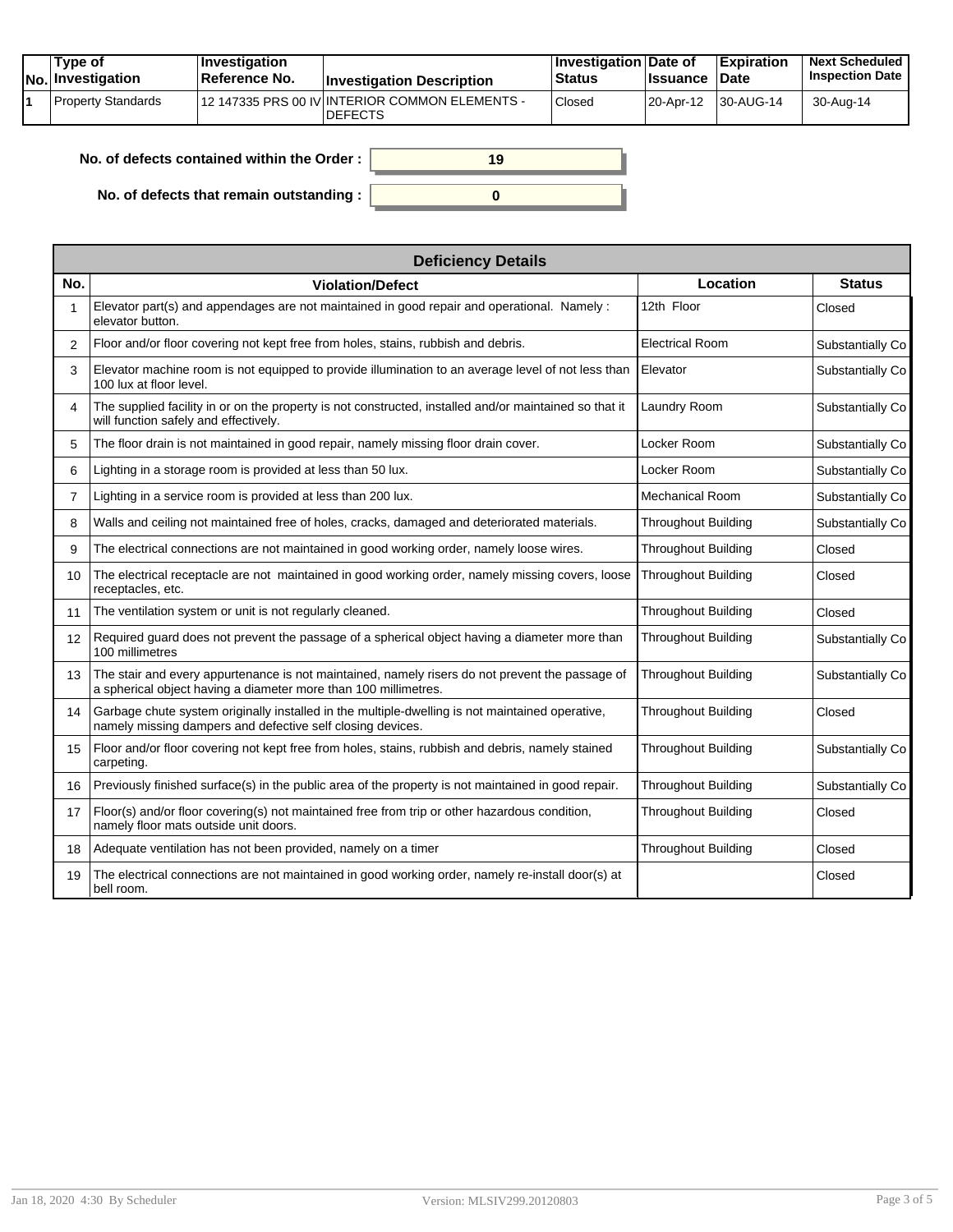| Tvpe of<br>No. Investigation | <b>Investigation</b><br><b>Reference No.</b> | <b>Investigation Description</b>                                 | <b>Investigation Date of</b><br>Status | <b>Issuance Date</b> | <b>Expiration</b>   | <b>Next Scheduled</b><br><b>Inspection Date</b> |
|------------------------------|----------------------------------------------|------------------------------------------------------------------|----------------------------------------|----------------------|---------------------|-------------------------------------------------|
| Property Standards           |                                              | 12 153456 PRS 00 IV EXTERIOR COMMON ELEMENTS -<br><b>DEFECTS</b> | Closed                                 |                      | 20-Apr-12 31-OCT-12 | 31-May-13                                       |

| No. of defects contained within the Order:       | 19 |
|--------------------------------------------------|----|
| No. of defects that remain outstanding : $\vert$ |    |

| <b>Deficiency Details</b> |                                                                                                                                                                                                                                                                                                                                                             |                             |                  |  |  |  |  |
|---------------------------|-------------------------------------------------------------------------------------------------------------------------------------------------------------------------------------------------------------------------------------------------------------------------------------------------------------------------------------------------------------|-----------------------------|------------------|--|--|--|--|
| No.                       | <b>Violation/Defect</b>                                                                                                                                                                                                                                                                                                                                     | Location                    | <b>Status</b>    |  |  |  |  |
| $\mathbf{1}$              | The (verandah, porch, deck, loading dock, ramp, balcony, fire escape or other similar structure,<br>and/or other appurtenant attachment) and/or the supporting structural member(s) is not<br>maintained in good repair. Namely paint deterioriation on balcony slabs.                                                                                      | <b>Exterior Of Building</b> | Closed           |  |  |  |  |
| 2                         | The (verandah, porch, deck, loading dock, ramp, balcony, fire escape or other similar structure,<br>and/or other appurtenant attachment) and/or the supporting structural member(s) is not<br>maintained in good repair. Namely concrete deterioriation and exposed re-bar on balcony slabs                                                                 | <b>Exterior Of Building</b> | Closed           |  |  |  |  |
| 3                         | In a dwelling unit, a window located more than 2,000 millimetres above grade opens within 1,500<br>millimetres of the floor not leading to a balcony does not employ a controlled sash operation to<br>restrict, when engaged, the opening of the operable sash to not more than 100 millimetres.                                                           | <b>Exterior Of Building</b> | Closed           |  |  |  |  |
| $\overline{4}$            | In a dwelling unit, a window located more than 2,000 millimetres above grade opens within 1,500<br>millimetres of the floor not leading to a balcony does not employ a controlled sash operation to<br>restrict, when engaged, the opening of the operable sash to not more than 100 millimetres, to<br>include installtion of window air condtioner units. | <b>Exterior Of Building</b> | Closed           |  |  |  |  |
| 5                         | The exterior surface of the building shall be maintained free of graffiti and/or painted slogans.                                                                                                                                                                                                                                                           | <b>Exterior Of Building</b> | Closed           |  |  |  |  |
| 6                         | The protective/decorative finish on the exterior surfaces is not being maintained in good repair.<br>Namely concrete deterioration.                                                                                                                                                                                                                         | <b>Exterior Of Building</b> | Closed           |  |  |  |  |
| $\overline{7}$            | Exterior door is not maintained in good repair. Namely broken/cracked glass                                                                                                                                                                                                                                                                                 | <b>Exterior Of Building</b> | Closed           |  |  |  |  |
| 8                         | Required guard does not prevent the passage of a spherical object having a diameter more than<br>100 millimetres. Namely guard(s) around underground parking garage ramp                                                                                                                                                                                    | <b>Exterior Of Building</b> | Closed           |  |  |  |  |
| 9                         | The retaining wall is not being maintained in good repair.                                                                                                                                                                                                                                                                                                  | <b>Exterior Of Building</b> | Closed           |  |  |  |  |
| 10                        | Exterior yard that is used for the parking or storage of vehicles or surfaced with a material<br>impervious to water is not maintained so as parking space marking are to be clearly visible.                                                                                                                                                               | <b>Exterior Of Building</b> | Closed           |  |  |  |  |
| 11                        | Exterior yard surface and/or similar areas not maintained. Namely curbs not aligned                                                                                                                                                                                                                                                                         | <b>Exterior Of Building</b> | Closed           |  |  |  |  |
| 12                        | The yard does not have suitable ground cover to prevent recurrent ponding of water.                                                                                                                                                                                                                                                                         | <b>Exterior Of Building</b> | Substantially Co |  |  |  |  |
| 13                        | Exterior garbage containment area not screened.                                                                                                                                                                                                                                                                                                             | <b>Exterior Of Building</b> | Closed           |  |  |  |  |
| 14                        | The transparent surface is not kept reasonably clean. Namely clean transparent areas of all<br>windows                                                                                                                                                                                                                                                      | <b>Exterior Of Building</b> | Substantially Co |  |  |  |  |
| 15                        | Dwelling unit window that is capable of being opened has screen that is not maintained in good<br>repair and free from defects or missing components. Namely ripped screen                                                                                                                                                                                  | <b>Exterior Of Building</b> | Closed           |  |  |  |  |
| 16                        | The exterior walls and their components are not being maintained in good repair. Namely spalling<br>brick                                                                                                                                                                                                                                                   | <b>Exterior Of Building</b> | Closed           |  |  |  |  |
| 17                        | The (verandah, porch, deck, loading dock, ramp, balcony, fire escape or other similar structure,<br>and/or other appurtenant attachment) and/or the supporting structural member(s) is not<br>maintained in a safe condition. Namely flower boxes on balcony guards                                                                                         | <b>Exterior Of Building</b> | Closed           |  |  |  |  |
| 18                        | Intermediate handrails not provided between landings or greater then 1650mm apart                                                                                                                                                                                                                                                                           | <b>Exterior Of Building</b> | Closed           |  |  |  |  |
| 19                        | The (verandah, porch, deck, loading dock, ramp, balcony, fire escape or other similar structure,<br>and/or other appurtenant attachment) and/or the supporting structural member(s) is not<br>maintained in good repair. Namely balcony screens/temprary sturcture                                                                                          | <b>Exterior Of Building</b> | Closed           |  |  |  |  |